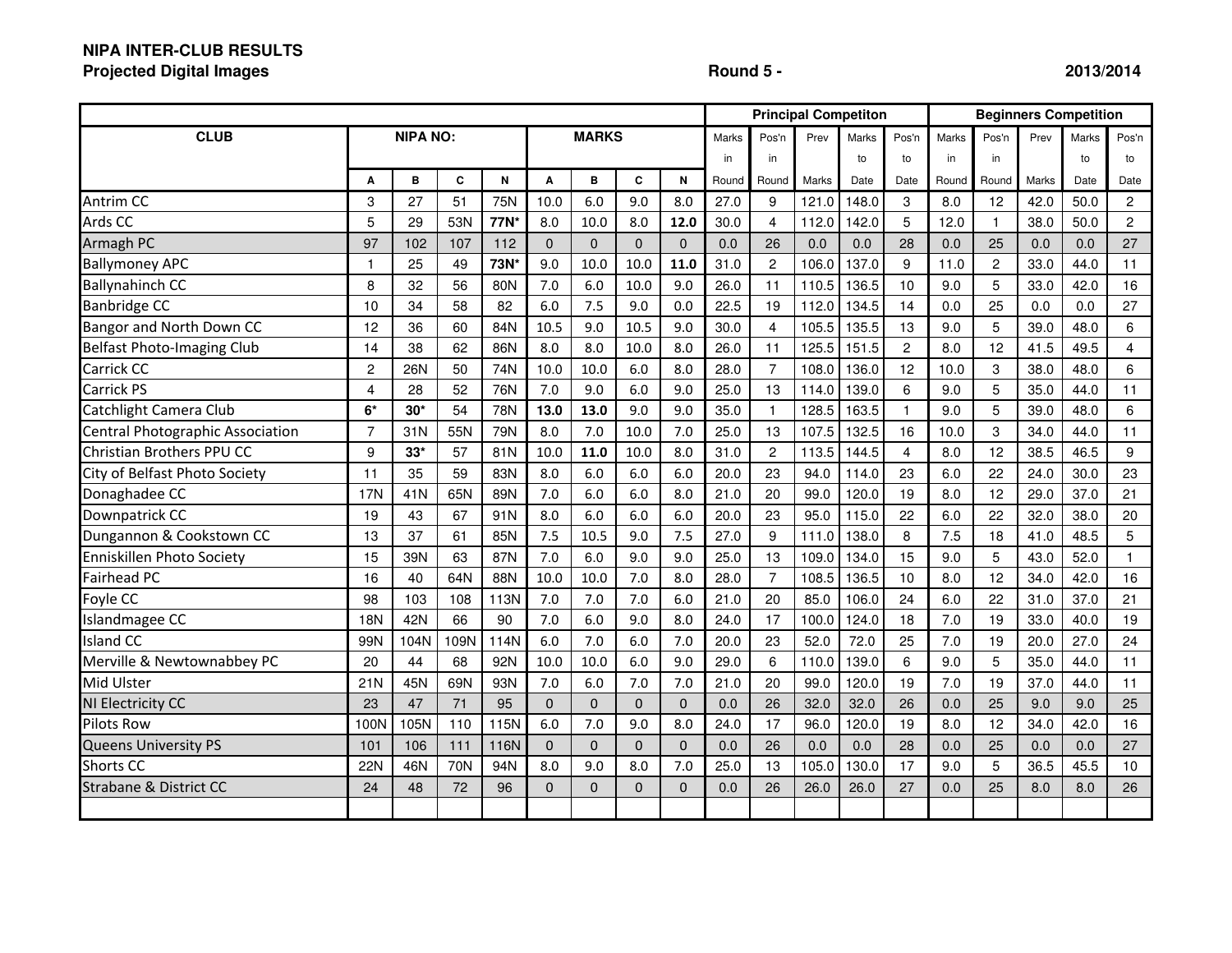# **NIPA INTER-CLUB RESULTS**

#### **Monochrome Prints**

### **Round 5 - 2013/2014**

|                                   |                 |            |             |      |                |              |                |              |              |                | <b>Principal Competiton</b> |       |                | <b>Beginners Competition</b> |                |       |       |                |  |
|-----------------------------------|-----------------|------------|-------------|------|----------------|--------------|----------------|--------------|--------------|----------------|-----------------------------|-------|----------------|------------------------------|----------------|-------|-------|----------------|--|
| <b>CLUB</b>                       | <b>NIPA NO:</b> |            |             |      | <b>MARKS</b>   |              |                |              | <b>Marks</b> | Pos'n          | Prev                        | Marks | Pos'n          | Marks                        | Pos'n          | Prev  | Marks | Pos'n          |  |
|                                   |                 |            |             |      |                |              |                | in           | in           |                | to                          | to    | in             | in                           |                | to    | to    |                |  |
|                                   | A               | B          | $\mathbf c$ | N    | A              | в            | C              | N            | Round        | Round          | Marks                       | Date  | Date           | Round                        | Round          | Marks | Date  | Date           |  |
| <b>Antrim CC</b>                  | 3               | 27         | 51          | 75   | $\overline{0}$ | $\mathbf{0}$ | $\overline{0}$ | $\mathbf{0}$ | 0.0          | 25             | 109.0                       | 109.0 | 21             | 0.0                          | 25             | 39.0  | 39.0  | 13             |  |
| Ards CC                           | 5               | 29         | 53          | 77N* | 10.0           | 11.0         | 10.0           | 12.0         | 33.0         | 3              | 118.0                       | 151.0 | 5              | 12.0                         | $\mathbf{1}$   | 37.0  | 49.0  | 3              |  |
| Armagh PC                         | 97              | 102        | 107         | 112  | $\Omega$       | $\Omega$     | $\Omega$       | $\Omega$     | 0.0          | 25             | 0.0                         | 0.0   | 28             | 0.0                          | 25             | 0.0   | 0.0   | 28             |  |
| <b>Ballymoney APC</b>             | $\mathbf{1}$    | 25         | 49          | 73N  | 9.0            | 7.0          | 9.0            | 8.0          | 26.0         | 10             | 111.0                       | 137.0 | 10             | 8.0                          | 12             | 36.0  | 44.0  | 9              |  |
| <b>Ballynahinch CC</b>            | 8               | $32*$      | 56          | 80N  | 9.0            | 12.0         | 9.0            | 7.0          | 30.0         | 6              | 113.5                       | 143.5 | $\overline{7}$ | 7.0                          | 18             | 31.5  | 38.5  | 16             |  |
| Banbridge CC                      | 10              | 34         | 58          | 82N* | 9.0            | 7.5          | 6.0            | 12.0         | 28.5         | $\overline{7}$ | 117.0                       | 145.5 | 6              | 12.0                         | $\mathbf{1}$   | 27.0  | 39.0  | 13             |  |
| Bangor and North Down CC          | $12*$           | 36N        | 60          | 84N  | 12.0           | 7.5          | 9.0            | 7.5          | 28.5         | $\overline{7}$ | 126.0                       | 154.5 | $\overline{4}$ | 7.5                          | 17             | 31.5  | 39.0  | 13             |  |
| Belfast Photo-Imaging Club        | $14*$           | 38         | 62          | 86N  | 12.0           | 11.0         | 10.0           | 9.0          | 33.0         | 3              | 123.5                       | 156.5 | 3              | 9.0                          | 5              | 40.0  | 49.0  | 3              |  |
| Carrick CC                        | 2N              | <b>26N</b> | 50          | 74N  | 9.0            | 9.0          | 7.0            | 8.0          | 26.0         | 10             | 109.0                       | 135.0 | 11             | 9.0                          | 5              | 36.0  | 45.0  | $\overline{7}$ |  |
| Carrick PS                        | 4               | 28         | 52          | 76N  | 7.0            | 6.0          | 6.0            | 6.0          | 19.0         | 23             | 104.0                       | 123.0 | 14             | 6.0                          | 21             | 29.0  | 35.0  | 19             |  |
| Catchlight Camera Club            | $6*$            | 30         | 54          | 78N  | 14.0           | 10.0         | 8.0            | 10.0         | 34.0         | $\overline{2}$ | 137.0                       | 171.0 | $\overline{c}$ | 10.0                         | $\overline{4}$ | 47.5  | 57.5  | $\mathbf{1}$   |  |
| Central Photographic Association  | $7^*$           | 31         | $55*$       | 79N  | 12.0           | 9.0          | 12.0           | 6.0          | 33.0         | 3              | 101.5                       | 134.5 | 12             | 6.0                          | 21             | 30.5  | 36.5  | 18             |  |
| Christian Brothers PPU CC         | $9*$            | 33         | 57          | 81N  | 14.0           | 10.0         | 11.0           | 9.0          | 35.0         | $\mathbf{1}$   | 138.0                       | 173.0 | $\overline{1}$ | 9.0                          | 5              | 43.0  | 52.0  | $\overline{2}$ |  |
| City of Belfast Photo Society     | 11              | 35N        | 59N         | 83N  | 7.0            | 6.0          | 6.0            | 6.0          | 19.0         | 23             | 89.0                        | 108.0 | 23             | 6.0                          | 21             | 31.0  | 37.0  | 17             |  |
| Donaghadee CC                     | 17              | 41         | 65          | 89N  | 8.0            | 6.0          | 8.0            | 7.0          | 23.0         | 19             | 90.0                        | 113.0 | 20             | 7.0                          | 18             | 27.0  | 34.0  | 21             |  |
| Downpatrick CC                    | 19              | 43         | 67          | 91N  | 6.0            | 7.0          | 7.0            | 5.0          | 20.0         | 21             | 89.0                        | 109.0 | 21             | 5.0                          | 24             | 27.0  | 32.0  | 23             |  |
| Dungannon & Cookstown CC          | 13              | 37N        | 61N         | 85N  | 6.0            | 6.0          | 9.0            | 7.5          | 22.5         | 20             | 116.0                       | 138.5 | 9              | 9.0                          | 5              | 40.0  | 49.0  | 3              |  |
| Enniskillen Photo Society         | 15              | 39         | 63N         | 87N  | 6.0            | 7.0          | 11.0           | 6.0          | 24.0         | 15             | 107.0                       | 131.0 | 13             | 11.0                         | 3              | 35.0  | 46.0  | 6              |  |
| Fairhead PC                       | 16              | 40         | 64          | 88N  | 9.0            | 9.0          | 9.0            | 8.0          | 27.0         | 9              | 116.5                       | 143.5 | $\overline{7}$ | 8.0                          | 12             | 35.0  | 43.0  | 10             |  |
| Foyle CC                          | 98              | 103        | 108         | 113N | 8.0            | 9.0          | 7.0            | 8.0          | 25.0         | 12             | 92.0                        | 117.0 | 19             | 8.0                          | 12             | 25.0  | 33.0  | 22             |  |
| Islandmagee CC                    | 18              | 42N        | 66N         | 90N  | 6.0            | 7.0          | 5.0            | 7.0          | 20.0         | 21             | 20.0                        | 40.0  | 25             | 7.0                          | 18             | 8.0   | 15.0  | 25             |  |
| <b>Island CC</b>                  | 99              | 104        | 109         | 114  | $\Omega$       | $\Omega$     | $\Omega$       | $\mathbf{0}$ | 0.0          | 25             | 6.0                         | 6.0   | 27             | 0.0                          | 25             | 6.0   | 6.0   | 27             |  |
| Merville & Newtownabbey PC        | 20              | 44         | 68          | 92N  | 8.0            | 8.0          | 7.0            | 8.0          | 24.0         | 15             | 94.5                        | 118.5 | 18             | 8.0                          | 12             | 26.5  | 34.5  | 20             |  |
| Mid Ulster                        | 21N             | 45N        | 69N         | 93N  | 7.0            | 6.0          | 9.0            | 9.0          | 25.0         | 12             | 98.0                        | 123.0 | 14             | 9.0                          | 5              | 32.0  | 41.0  | 12             |  |
| NI Electricity CC                 | 23              | 47         | 71          | 95   | $\Omega$       | $\mathbf{0}$ | $\mathbf 0$    | $\mathbf 0$  | 0.0          | 25             | 24.0                        | 24.0  | 26             | 0.0                          | 25             | 8.0   | 8.0   | 26             |  |
| <b>Pilots Row</b>                 | 100N            | 105N       | 110N        | 115N | 7.0            | 9.0          | 8.0            | 8.0          | 25.0         | 12             | 97.0                        | 122.0 | 16             | 9.0                          | 5              | 36.0  | 45.0  | $\overline{7}$ |  |
| <b>Queens University PS</b>       | 101             | 106        | 111         | 116  | $\Omega$       | $\Omega$     | $\Omega$       | $\Omega$     | 0.0          | 25             | 0.0                         | 0.0   | 28             | 0.0                          | 25             | 0.0   | 0.0   | 28             |  |
| <b>Shorts CC</b>                  | 22              | 46N        | 70N         | 94N  | 7.0            | 7.0          | 8.0            | 9.0          | 24.0         | 15             | 98.0                        | 122.0 | 16             | 9.0                          | 5              | 34.0  | 43.0  | 10             |  |
| <b>Strabane &amp; District CC</b> | 24              | 48         | 72          | 96   | 9.0            | 6.0          | 7.0            | 8.0          | 24.0         | 15             | 71.0                        | 95.0  | 24             | 8.0                          | 12             | 21.0  | 29.0  | 24             |  |
|                                   |                 |            |             |      |                |              |                |              |              |                |                             |       |                |                              |                |       |       |                |  |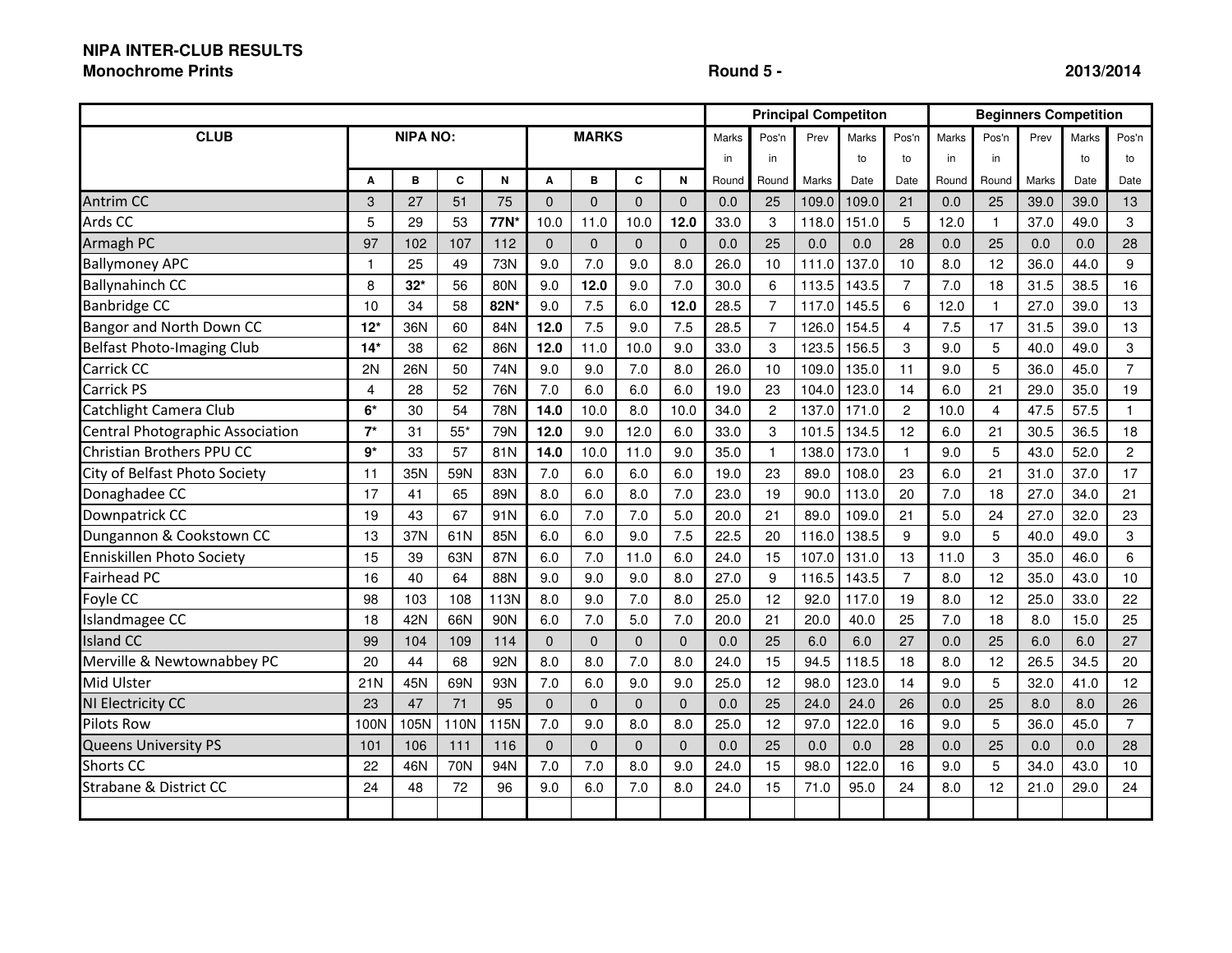#### **NIPA INTER-CLUB RESULTS**

#### **Colour Prints**

## **Round 5 - 2013/2014**

|                                   |                 |            |       |      |              |                |              |              |       |                |       | <b>Principal Competiton</b> |                | <b>Beginners Competition</b> |                |       |       |                |
|-----------------------------------|-----------------|------------|-------|------|--------------|----------------|--------------|--------------|-------|----------------|-------|-----------------------------|----------------|------------------------------|----------------|-------|-------|----------------|
| <b>CLUB</b>                       | <b>NIPA NO:</b> |            |       |      | <b>MARKS</b> |                |              |              | Marks | Pos'n          | Prev  | Marks                       | Pos'n          | Marks                        | Pos'n          | Prev  | Marks | Pos'n          |
|                                   |                 |            |       |      |              |                | in           | in           |       | to             | to    | in                          | in             |                              | to             | to    |       |                |
|                                   | A               | B          | C     | N    | A            | в              | C            | N            | Round | Round          | Marks | Date                        | Date           | Round                        | Round          | Marks | Date  | Date           |
| <b>Antrim CC</b>                  | 3               | 27         | 51    | 75   | $\Omega$     | $\overline{0}$ | $\Omega$     | $\mathbf{0}$ | 0.0   | 25             | 111.0 | 111.0                       | 23             | 0.0                          | 24             | 35.0  | 35.0  | 23             |
| Ards CC                           | 5               | 29         | 53N   | 77N  | 9.0          | 9.0            | 9.0          | 8.0          | 27.0  | 11             | 123.0 | 150.0                       | 3              | 9.0                          | $\overline{7}$ | 37.0  | 46.0  | $\overline{7}$ |
| Armagh PC                         | 97              | 102        | 107   | 112  | $\Omega$     | $\Omega$       | $\Omega$     | $\Omega$     | 0.0   | 25             | 0.0   | 0.0                         | 28             | 0.0                          | 24             | 0.0   | 0.0   | 28             |
| <b>Ballymoney APC</b>             | $\mathbf{1}$    | 25         | 49    | 73N  | 8.0          | 8.0            | 10.0         | 10.0         | 28.0  | $\overline{7}$ | 109.0 | 137.0                       | 11             | 10.0                         | 3              | 36.0  | 46.0  | $\overline{7}$ |
| <b>Ballynahinch CC</b>            | $8*$            | 32         | 56    | 80N  | 11.0         | 9.0            | 10.0         | 8.0          | 30.0  | 3              | 115.5 | 145.5                       | $\overline{7}$ | 8.0                          | 13             | 34.5  | 42.5  | 13             |
| Banbridge CC                      | 10              | 34         | 58    | 82N  | 7.5          | 6.0            | 7.5          | 7.5          | 22.5  | 23             | 126.0 | 148.5                       | 4              | 7.5                          | 20             | 40.0  | 47.5  | 6              |
| Bangor and North Down CC          | 12              | 36N        | 60    | 84N  | 7.5          | 7.5            | 9.0          | 9.0          | 25.5  | 15             | 120.0 | 145.5                       | $\overline{7}$ | 9.0                          | $\overline{7}$ | 42.5  | 51.5  | $\mathbf{1}$   |
| <b>Belfast Photo-Imaging Club</b> | 14              | 38         | 62N   | 86N  | 8.0          | 9.0            | 9.0          | 10.0         | 28.0  | $\overline{7}$ | 118.0 | 146.0                       | 6              | 10.0                         | 3              | 41.5  | 51.5  | 1              |
| Carrick CC                        | $2^*$           | <b>26N</b> | 50N   | 74N  | 13.0         | 8.0            | 7.0          | 6.0          | 28.0  | $\overline{7}$ | 114.0 | 142.0                       | 10             | 8.0                          | 13             | 40.0  | 48.0  | 5              |
| Carrick PS                        | $\overline{4}$  | 28         | 52    | 76N  | 10.0         | 7.0            | 6.0          | 9.0          | 26.0  | 12             | 106.0 | 132.0                       | 13             | 9.0                          | $\overline{7}$ | 31.0  | 40.0  | 19             |
| Catchlight Camera Club            | $6*$            | 30         | $54*$ | 78N  | 12.0         | 8.0            | 12.0         | 10.0         | 34.0  | $\mathbf{1}$   | 135.5 | 169.5                       | $\mathbf{1}$   | 10.0                         | 3              | 39.5  | 49.5  | $\overline{4}$ |
| Central Photographic Association  | $\overline{7}$  | 31         | 55    | 79N  | 8.0          | 7.0            | 7.0          | 7.0          | 22.0  | 24             | 114.5 | 136.5                       | 12             | 7.0                          | 21             | 36.0  | 43.0  | 11             |
| Christian Brothers PPU CC         | 9               | $33*$      | 57    | 81N  | 10.0         | 11.0           | 7.0          | 8.0          | 29.0  | 5              | 128.5 | 157.5                       | $\overline{c}$ | 8.0                          | 13             | 35.0  | 43.0  | 11             |
| City of Belfast Photo Society     | 11              | 35         | 59    | 83N  | 8.0          | 7.0            | 8.0          | 8.0          | 24.0  | 18             | 88.0  | 112.0                       | 22             | 8.0                          | 13             | 31.0  | 39.0  | 20             |
| Donaghadee CC                     | 17              | 41         | 65    | 89N  | 9.0          | 9.0            | 8.0          | 8.0          | 26.0  | 12             | 102.0 | 128.0                       | 15             | 8.0                          | 13             | 31.0  | 39.0  | 20             |
| Downpatrick CC                    | 19              | 43         | 67N   | 91N  | 6.0          | 8.0            | 8.0          | 7.0          | 23.0  | 19             | 100.0 | 123.0                       | 17             | 8.0                          | 13             | 33.0  | 41.0  | 17             |
| Dungannon & Cookstown CC          | <b>13N</b>      | 37N        | 61N   | 85N  | 10.5         | 9.0            | 9.0          | 9.0          | 28.5  | 6              | 116.0 | 144.5                       | 9              | 10.5                         | $\overline{c}$ | 40.0  | 50.5  | 3              |
| Enniskillen Photo Society         | 15N             | 39         | 63N   | 87N  | 11.0         | 7.0            | 9.0          | 10.0         | 30.0  | 3              | 99.0  | 129.0                       | 14             | 11.0                         | $\mathbf{1}$   | 35.0  | 46.0  | $\overline{7}$ |
| Fairhead PC                       | $16*$           | 40*        | 64    | 88N  | 12.0         | 12.0           | 8.0          | 7.0          | 32.0  | $\overline{c}$ | 114.5 | 146.5                       | 5              | 7.0                          | 21             | 35.0  | 42.0  | 14             |
| Foyle CC                          | 98              | 103        | 108   | 113N | 7.0          | 7.0            | 9.0          | 6.0          | 23.0  | 19             | 81.0  | 104.0                       | 24             | 6.0                          | 23             | 21.0  | 27.0  | 24             |
| Islandmagee CC                    | 18              | 42N        | 66N   | 90N  | 8.0          | 9.0            | 7.0          | 8.0          | 25.0  | 16             | 93.0  | 118.0                       | 21             | 9.0                          | $\overline{7}$ | 28.0  | 37.0  | 22             |
| <b>Island CC</b>                  | 99              | 104        | 109   | 114  | $\Omega$     | $\Omega$       | $\Omega$     | $\mathbf{0}$ | 0.0   | 25             | 44.0  | 44.0                        | 26             | 0.0                          | 24             | 17.0  | 17.0  | 26             |
| Merville & Newtownabbey PC        | 20              | 44         | 68N   | 92N  | 9.0          | 9.0            | 8.0          | 8.0          | 26.0  | 12             | 101.5 | 127.5                       | 16             | 8.0                          | 13             | 33.5  | 41.5  | 15             |
| Mid Ulster                        | 21N             | 45N        | 69N   | 93N  | 6.0          | 9.0            | 7.0          | 7.0          | 23.0  | 19             | 99.0  | 122.0                       | 18             | 9.0                          | $\overline{7}$ | 32.0  | 41.0  | 17             |
| NI Electricity CC                 | 23              | 47         | 71    | 95   | $\Omega$     | $\mathbf{0}$   | $\mathbf{0}$ | $\mathbf{0}$ | 0.0   | 25             | 24.0  | 24.0                        | 27             | 0.0                          | 24             | 7.0   | 7.0   | 27             |
| <b>Pilots Row</b>                 | 100N            | 105N       | 110N  | 115N | 6.0          | 9.0            | 7.0          | 7.0          | 23.0  | 19             | 98.0  | 121.0                       | 19             | 9.0                          | $\overline{7}$ | 37.0  | 46.0  | $\overline{7}$ |
| Queens University PS              | 101             | 106        | 111   | 116  | $\Omega$     | $\Omega$       | $\Omega$     | $\mathbf 0$  | 0.0   | 25             | 0.0   | 0.0                         | 28             | 0.0                          | 24             | 0.0   | 0.0   | 28             |
| <b>Shorts CC</b>                  | 22N             | 46N        | 70N   | 94N  | 10.0         | 9.0            | 6.0          | 9.0          | 28.0  | $\overline{7}$ | 91.0  | 119.0                       | 20             | 10.0                         | 3              | 31.5  | 41.5  | 15             |
| <b>Strabane &amp; District CC</b> | 24              | 48         | 72    | 96   | 8.0          | 8.0            | 9.0          | 0.0          | 25.0  | 16             | 79.0  | 104.0                       | 24             | 0.0                          | 24             | 25.0  | 25.0  | 25             |
|                                   |                 |            |       |      |              |                |              |              |       |                |       |                             |                |                              |                |       |       |                |